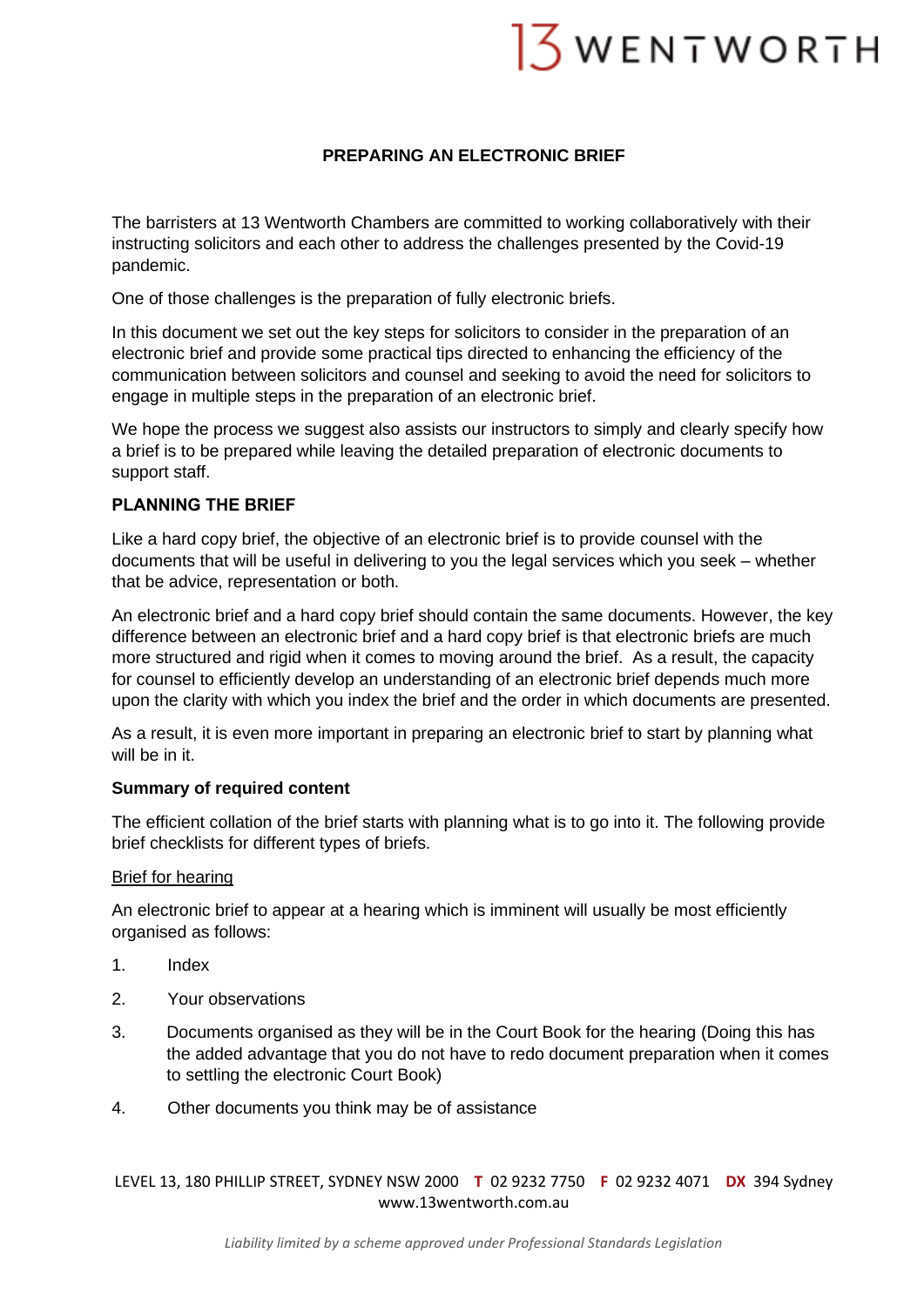#### Brief to advise and appear

An electronic brief to advise and appear in litigation which has already been commenced is usually most efficiently organised by providing:

- 1. Index
- 2. Your observations
- 3. The document (Summons, Originating Application or Statement of Claim) by which the proceeding was commenced
- 4. All other pleadings in the order in which they have been filed
- 5. Any request for and provision of particulars in the order in which they have been exchanged
- 6. All Affidavits or witness statements served by each party, organised by the party serving the document and then by date of service
- 7. Documents which each party has served or otherwise notified as being documents to be relied on in the proceedings (including exhibits to affidavits)
- 8. Any other documents filed or served in the proceeding that you consider relevant
- 9. Other documents which you consider relevant, for example inter-party correspondence or Offers of Compromise

#### Briefs to advise

An electronic brief to advise will usually contain at least:

- 1. Index
- 2. Your observations
- 3. A copy of each document that may form part of the transaction upon which you seek advice (for example Contract, Will or Deed)
- 4. Other documents which you consider relevant including witness statements

In planning your electronic brief it is important to recognise that there are some briefs which cannot be delivered fully electronically.

For example, unless you have available facilities to produce PDF documents sized A3 or above you are likely to experience significant difficulty in communicating detailed construction drawings to counsel electronically. Similarly there may be an issue whether a transaction document was in fact signed by the party whose signature apparently appears on it. It will be essential that you protect the original of the document. In such a case you cannot scan the document. Issues such as these need to be considered at the planning stage and discussed with counsel before the brief is finalised.

# **Create a Table of Contents**

Having identified the scope of documents to be included in your electronic brief it is important to produce a first cut Table of Contents for your brief for planning purposes. This Table of Contents performs the following important functions: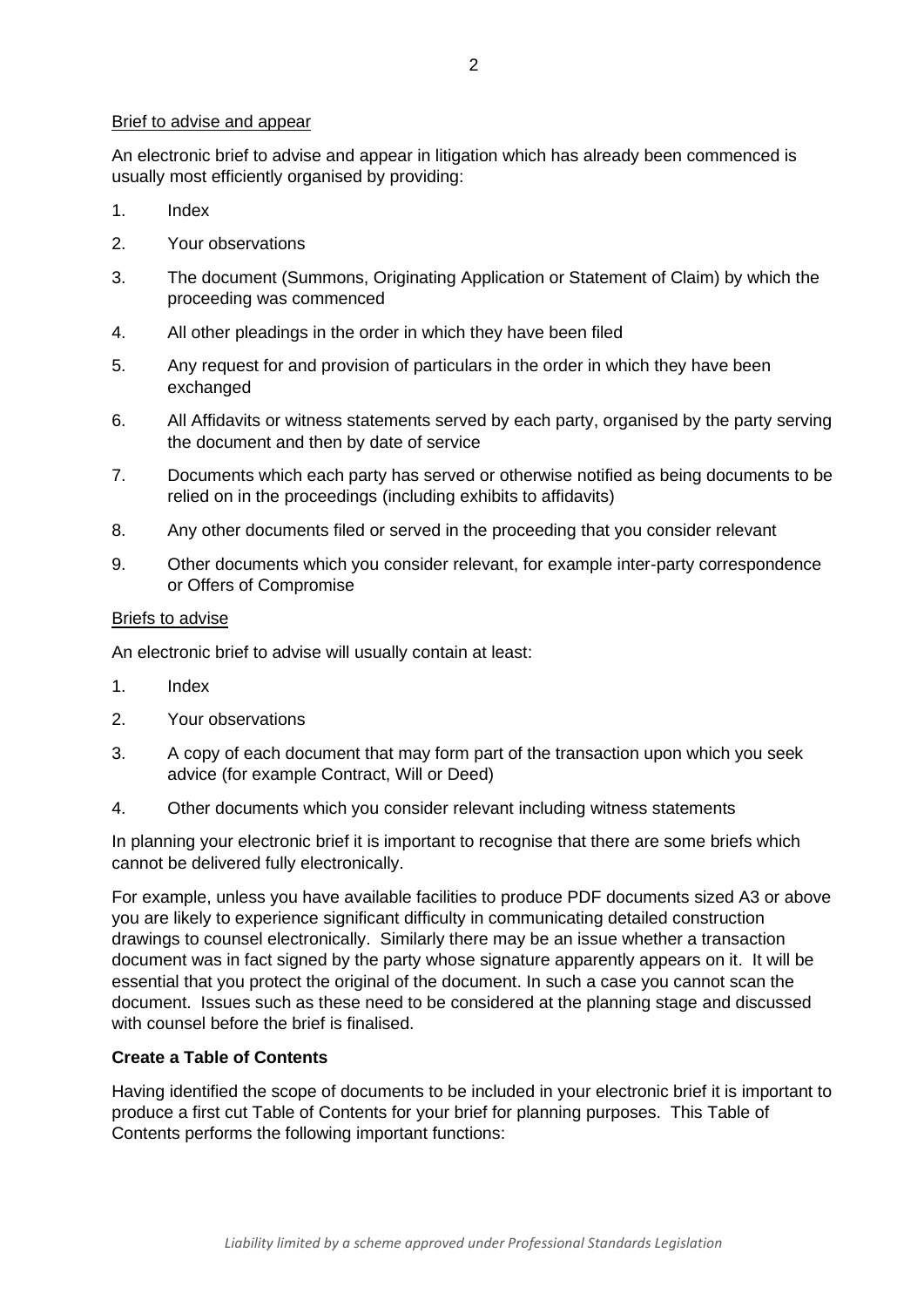- 1. It identifies each document in the order in which it is to be placed in the brief.
- 2. It provides, by its listing, a descriptive and unique number and name for each document, which will constitute the text of the electronic file name of that document in the brief.
- 3. It identifies where the document is to be found for the purpose of collating the brief.
- 4. It enables you by ticking a box or boxes to identify at the planning stage what you need to do to create the electronic document to be included within the brief. In short there are three options:
	- (a) SAVE AS PDF: When you already hold the document in your electronic records as a PDF, the file will be simply moved into the folder created for the brief, and renamed using the number and name you have chosen for it in the Table of Contents. When you hold it in another format (eg Word, Excel) but it is to be provided to Counsel to read use the "save as" feature to save the file as a PDF using the number and name you have chosen for it in the Table of Contents
	- (b) NATIVE FORMAT: where you already hold the document in electronic form, but not as a PDF and you wish to provide it in Native format – for example a spreadsheet in Excel format - save it in its native electronic format using the number and name that you have allocated to in the Table of Contents. Documents, such as draft affidavits may be both saved as a PDF and provided in Native (Word) format. The PDF version forms part of your brief setting out the facts which counsel needs to read, while the Word format is provided so that Counsel can make amendments in settling the document
	- (c) SCAN TO PDF: when the document is held by you only in hard copy it will need to be scanned.

[A Word version of the Table of Contents,](https://www.13wentworth.com.au/wp-content/uploads/2020/04/Electronic-briefs-to-Counsel-Index.docx) which can be readily adopted for use as an Index to the brief, is **attached** to this document. It allocates a unique number to each document and enables the solicitor preparing the brief to choose and fill out the name for each document, to identify where the document to be included in the brief is to be found on the solicitor's file or in the solicitor's electronic filing system and to then provide instructions by way of checking the boxes "save as PDF", "native format" or "scan to PDF" on how the document is to be created in the folder in which the electronic brief will be created.

# **CREATION OF THE BRIEF**

Once the Table of Contents is prepared the physical production of the electronic brief can commence. The first step is to create a new folder with a title that commences with the Matter name (with the client's name the first to appear) and includes "Brief to counsel".

The Table of Contents document provides the instructions by which each document is saved as a separate file within that new folder, using the number and name recorded as the document number and name in the Table of Contents as the file name for the electronic brief.

Electronic documents to be briefed in native format should be saved in their native format. For example, an Excel spreadsheet which is to be provided in Excel format need only be saved in Excel format. On the other hand a draft affidavit may be provided as a PDF document – being the record of your instructions on its content; and also provided in Word format for the purpose of any amendments made by counsel in settling it.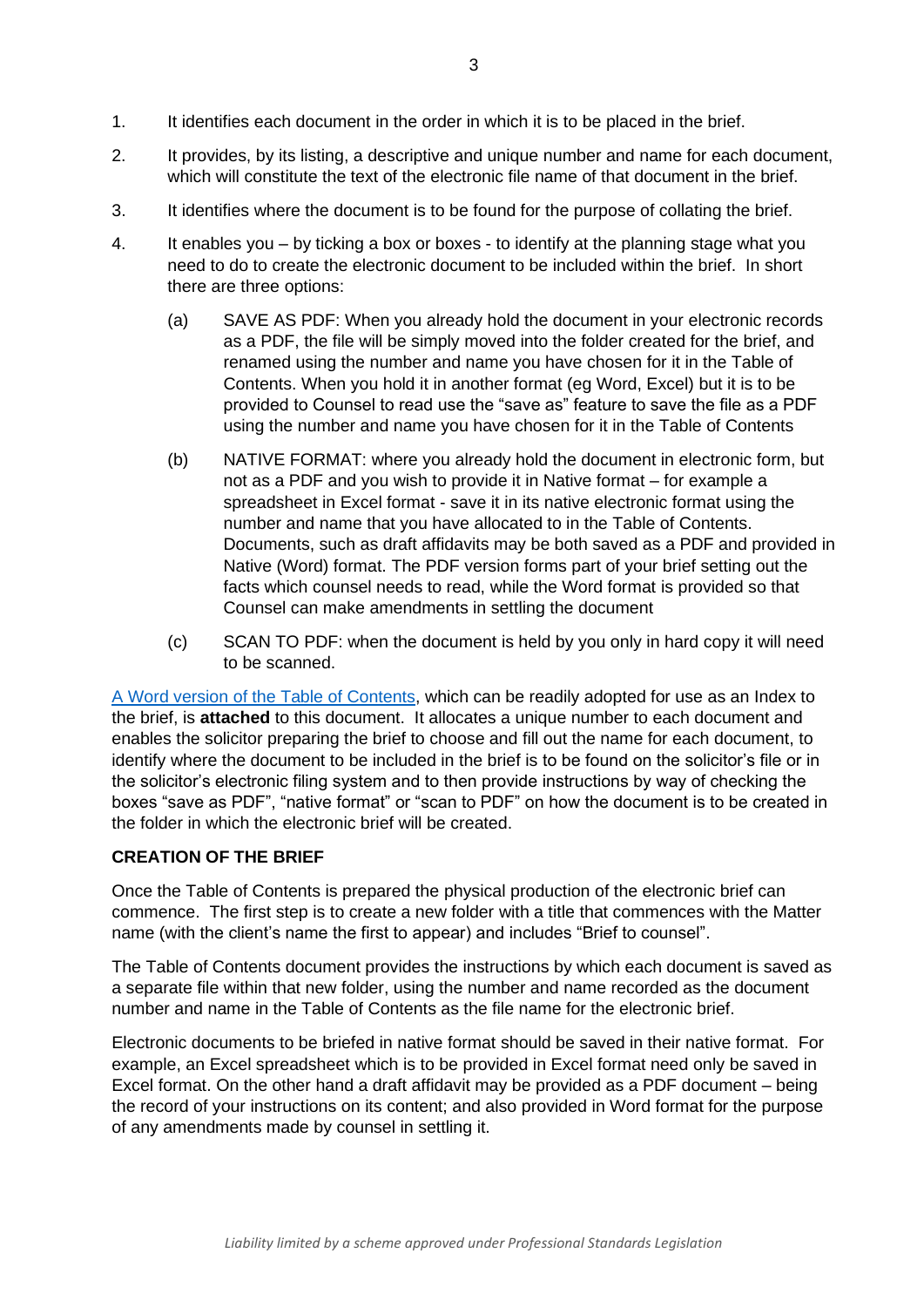Scanning of documents should be kept to a minimum – and only of documents which are held by you only in hard copy. Scanning should use software configured to produce a PDF file which is text searchable and to which Optical Character Recognition (OCR) can be applied. A scanned document is saved in the folder using the number and name you have chosen for it in the Table of Contents.

One of the documents to be saved in the electronic brief folder is your Observations. It is worth reviewing the Observations after the documents have been saved in the electronic brief folder to ensure that each reference to a document in the Observations is to a document using the file number and name now allocated to the document in the folder.

The final step is the creation of an Index to the electronic brief.

For a simple brief the first three columns from the Table of Contents document constitute an Index providing a full list of documents with the document number, name and date for each document constituting the brief.

For longer briefs we recommend use of a program such as Court Binder (courtbinder.com).

Court Binder is a program prepared for use by lawyers preparing briefs and Court Books. It enables the creation of an electronic brief by dragging and dropping a series of PDF files into a folder. Once those files are placed in the order in which they appear in the Table of Contents, Court Binder will produce a PDF document which:

- 1. Paginates the whole brief;
- 2. Creates an Index to the brief; and
- 3. Inserts into the Index hyperlinks to each individual file contained within the brief.

Where Court Binder is used it is not necessary to provide any separate or further Index to PDF documents.

Court Binder will generate a document which will download as a ZIP file to your computer. Unzip the file and save the Court Binder PDF in the brief folder.

In a case where there are a number of documents provided in native format, and not in PDF, those documents are unlikely to have been included in your Court Binder document. In that case it might be useful to provide a Supplementary Index of the files provided in native electronic format. Like other documents, save the supplementary index in the brief folder.

#### **DELIVERING THE BRIEF TO COUNSEL**

The barristers at 13 Wentworth prefer that electronic briefs are delivered using a file sharing service for example: Sharepoint, DropBox, OneDrive etc.

This can be done by simply copying the brief folder in which you have created the brief over to the file sharing service and sharing access to that folder with your selected Counsel.

You should confirm delivery of the brief by your selected file sharing service by email, but please do not attach the brief to the email.

As documents are added to the Brief, the Index should be amended by adding the additional documents at the end of the Index. The Amended Index should be given a file name "1A Amended Index [date]", "1B Amended Index [later date]" and so forth.